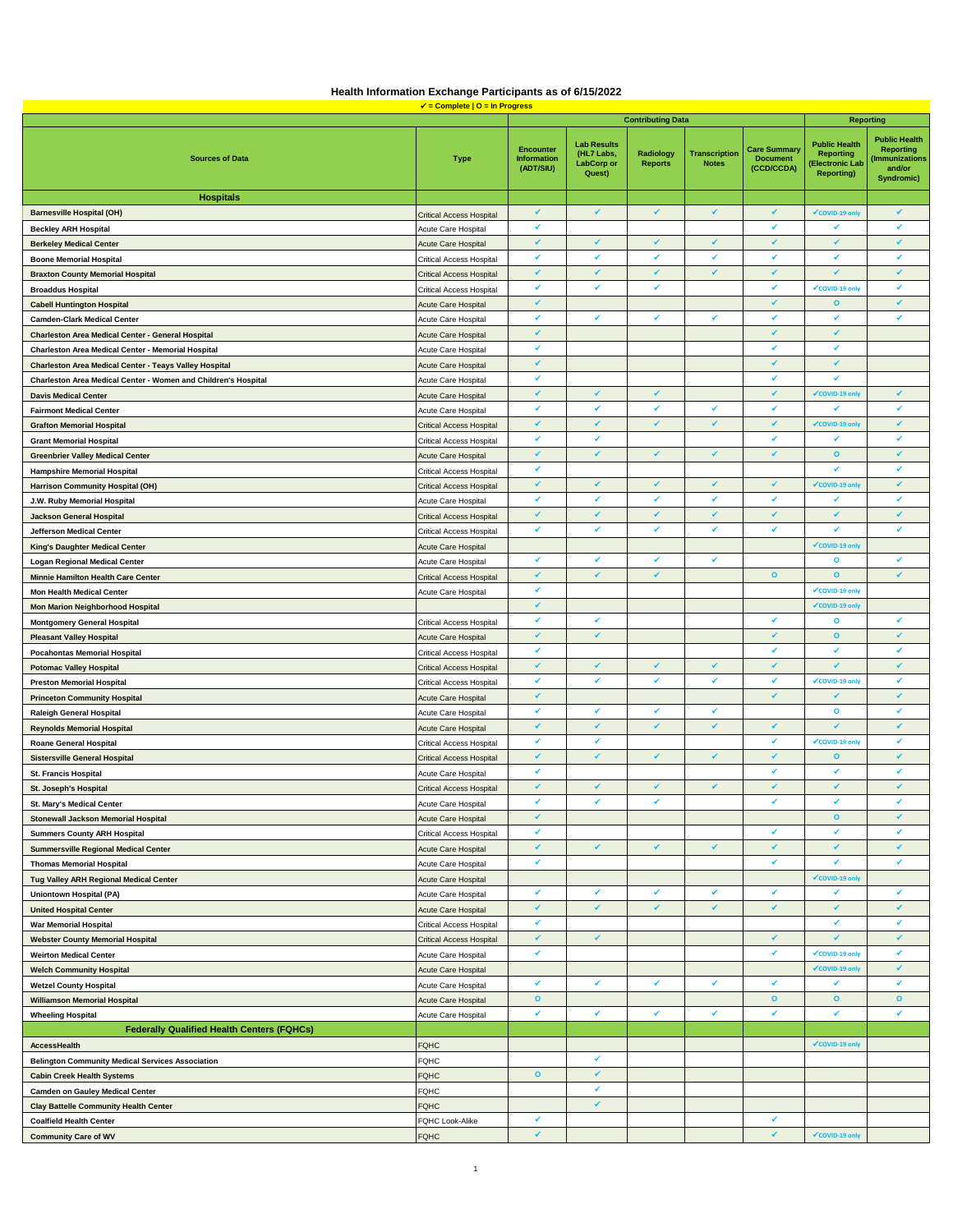| Health Information Exchange Participants as of 6/15/2022 |                                  |  |
|----------------------------------------------------------|----------------------------------|--|
|                                                          | $J =$ Complete $D =$ In Progress |  |

|                                                             |                          |                                              |                                                                 | <b>Contributing Data</b>    |                                      |                                                      | <b>Reporting</b>                                                                       |                                                                                  |
|-------------------------------------------------------------|--------------------------|----------------------------------------------|-----------------------------------------------------------------|-----------------------------|--------------------------------------|------------------------------------------------------|----------------------------------------------------------------------------------------|----------------------------------------------------------------------------------|
| <b>Sources of Data</b>                                      | <b>Type</b>              | <b>Encounter</b><br>Information<br>(ADT/SIU) | <b>Lab Results</b><br>(HL7 Labs,<br><b>LabCorp or</b><br>Quest) | Radiology<br><b>Reports</b> | <b>Transcription</b><br><b>Notes</b> | <b>Care Summary</b><br><b>Document</b><br>(CCD/CCDA) | <b>Public Health</b><br><b>Reporting</b><br><b>Electronic Lab</b><br><b>Reporting)</b> | <b>Public Health</b><br><b>Reporting</b><br>mmunizations<br>and/or<br>Syndromic) |
| E.A. Hawse Health Center                                    | <b>FQHC</b>              |                                              | ✔                                                               |                             |                                      |                                                      |                                                                                        |                                                                                  |
| <b>Family Medical Care Community Health Center</b>          | <b>FQHC</b>              |                                              |                                                                 |                             |                                      |                                                      |                                                                                        |                                                                                  |
| <b>FamilyCare Health Centers</b>                            | <b>FQHC</b>              |                                              |                                                                 |                             |                                      |                                                      |                                                                                        |                                                                                  |
| <b>Hygeia Facilities Foundation</b>                         | FQHC Look-Alike          |                                              |                                                                 |                             |                                      |                                                      |                                                                                        |                                                                                  |
| Logan-Mingo Area Mental Health                              | FQHC Look-Alike          | ✔                                            | ✔                                                               |                             |                                      | $\mathbf{o}$                                         |                                                                                        |                                                                                  |
| Minnie Hamilton Health Care Center Ambulatory               | <b>OHC</b>               | ✔                                            |                                                                 |                             |                                      | ✔                                                    | ✔ COVID-19 only                                                                        |                                                                                  |
| Monongahela Valley Association of Health Centers            | <b>FQHC</b>              | ✔                                            | ✔                                                               |                             |                                      | ✔                                                    |                                                                                        |                                                                                  |
| <b>Mountaineer Community Health Center</b>                  | <b>FQHC</b>              |                                              |                                                                 |                             |                                      |                                                      |                                                                                        |                                                                                  |
| <b>New River Health Association</b>                         | FQHC                     |                                              | ✔                                                               |                             |                                      |                                                      | $\mathbf{o}$                                                                           |                                                                                  |
| <b>Pendleton Community Care</b>                             | <b>OHC</b>               |                                              | ✔                                                               |                             |                                      |                                                      |                                                                                        |                                                                                  |
| Preston Taylor Community Health Centers, Inc.               | <b>FQHC</b>              |                                              | ✔                                                               |                             |                                      |                                                      |                                                                                        |                                                                                  |
| <b>Rainelle Medical Center</b>                              | <b>FQHC</b>              | ✔                                            |                                                                 |                             |                                      | ✔                                                    |                                                                                        |                                                                                  |
| <b>Ritchie Regional Health Center</b>                       | FQHC                     | ✔                                            | ✔                                                               |                             |                                      | ✔                                                    |                                                                                        |                                                                                  |
| Roane County Family Health Care                             | <b>FQHC</b>              |                                              | ✔                                                               |                             |                                      |                                                      |                                                                                        |                                                                                  |
| Southern West Virginia Health System                        | FQHC                     | v                                            |                                                                 |                             |                                      | ✓                                                    | ✔COVID-19 only                                                                         |                                                                                  |
| St. George Medical Clinic, Inc.                             | <b>FQHC</b>              |                                              |                                                                 |                             |                                      |                                                      |                                                                                        |                                                                                  |
| <b>Tug River Health Association</b>                         | <b>FQHC</b>              |                                              | ✔                                                               |                             |                                      |                                                      |                                                                                        |                                                                                  |
| <b>Valley Health Systems</b>                                | <b>OHC</b>               | $\checkmark$                                 | $\checkmark$                                                    |                             |                                      | ✔                                                    |                                                                                        |                                                                                  |
| Williamson Health & Wellness Center                         | <b>FQHC</b>              |                                              | ✔                                                               |                             |                                      |                                                      |                                                                                        |                                                                                  |
| Wirt County Health Services Association                     | <b>FQHC</b>              |                                              |                                                                 |                             |                                      | ✔                                                    |                                                                                        |                                                                                  |
| <b>Ambulatory</b>                                           |                          |                                              |                                                                 |                             |                                      |                                                      |                                                                                        |                                                                                  |
| Bassam N. Shamma, MD                                        | Ambulatory               |                                              | ✔                                                               |                             |                                      |                                                      |                                                                                        |                                                                                  |
| <b>Beckley Physicians Group</b>                             | Ambulatory               |                                              | V                                                               |                             |                                      |                                                      |                                                                                        |                                                                                  |
| <b>Blue Ridge Internal Medicine</b>                         | Ambulatory               |                                              | ✔                                                               |                             |                                      |                                                      |                                                                                        |                                                                                  |
| <b>Brackenrich Family Practice</b>                          | Ambulatory               |                                              | ✔                                                               |                             |                                      |                                                      |                                                                                        |                                                                                  |
| <b>Brooke County Health Department</b>                      | Local Health Department  |                                              | $\checkmark$                                                    |                             |                                      |                                                      |                                                                                        |                                                                                  |
| <b>Cabell Huntington Hospital Ambulatory Practices</b>      | Ambulatory               | ۷                                            |                                                                 |                             |                                      | ✔                                                    | $\mathbf{o}$                                                                           |                                                                                  |
| Charles D. Bess, MD                                         | Ambulatory               |                                              | ✓                                                               |                             |                                      |                                                      |                                                                                        |                                                                                  |
| <b>Charleston Area Medical Center Ambulatory Practices</b>  | Ambulatory               | ✔                                            |                                                                 |                             |                                      | ✔                                                    | ۷                                                                                      |                                                                                  |
| <b>Charleston Internal Medicine Group</b>                   | Ambulatory               |                                              | ✔                                                               |                             |                                      |                                                      |                                                                                        |                                                                                  |
| <b>Chesapeake Medical Center</b>                            | Ambulatory               |                                              |                                                                 |                             |                                      |                                                      |                                                                                        |                                                                                  |
| <b>Cross Lanes Internal Medicine</b>                        | Ambulatory               |                                              |                                                                 |                             |                                      |                                                      |                                                                                        |                                                                                  |
| Dr. Raghda Sahloul                                          | Ambulatory               |                                              | ✓                                                               |                             |                                      |                                                      |                                                                                        |                                                                                  |
| F.G. Powderly, MD                                           | Ambulatory               |                                              | ✔                                                               |                             |                                      |                                                      |                                                                                        |                                                                                  |
| Family Health Associates of the Kanawha Valley              | Ambulatory               |                                              |                                                                 |                             |                                      |                                                      |                                                                                        |                                                                                  |
| <b>Grant Memorial Hospital Clinics</b>                      | Ambulatory               | $\checkmark$                                 | ✔                                                               |                             |                                      | ✓                                                    | $\checkmark$                                                                           | ✔                                                                                |
| <b>Greenbrier Physicians</b>                                | Ambulatory               |                                              | ✔                                                               |                             |                                      |                                                      |                                                                                        |                                                                                  |
| <b>Healthy Habits Wellness Center</b>                       | Ambulatory               |                                              |                                                                 |                             |                                      |                                                      |                                                                                        |                                                                                  |
| <b>HHP Internal Medicine Associates</b>                     | Ambulatory               |                                              | ✔                                                               |                             |                                      |                                                      |                                                                                        |                                                                                  |
| Huntington Internal Medicine Group (HIMG)                   | Ambulatory               | $\checkmark$                                 | ✔                                                               |                             |                                      | ✓                                                    |                                                                                        |                                                                                  |
| Jackson General Hospital Ambulatory Practices & Urgent Care | Ambulatory               | ✔                                            | ✔                                                               | ✔                           | ✓                                    | ✔                                                    | ✔                                                                                      | ✔                                                                                |
| Kanawha Medical Center                                      | Ambulatory               |                                              |                                                                 |                             |                                      |                                                      |                                                                                        |                                                                                  |
| <b>Kid Care West Pediatrics</b>                             | Ambulatory               |                                              |                                                                 |                             |                                      |                                                      |                                                                                        |                                                                                  |
| <b>Kidney Specialists, PLLC</b>                             | Ambulatory               |                                              | $\checkmark$                                                    |                             |                                      |                                                      |                                                                                        |                                                                                  |
| <b>Logan Pediatrics</b>                                     | Ambulatory               |                                              | ✔                                                               |                             |                                      |                                                      |                                                                                        |                                                                                  |
| <b>Marshall Health</b>                                      | Ambulatory               | $\checkmark$                                 |                                                                 |                             |                                      | ✔                                                    |                                                                                        |                                                                                  |
| Matthew A. Cupp, MD                                         | Ambulatory               |                                              | ✔                                                               |                             |                                      |                                                      |                                                                                        |                                                                                  |
| <b>Meadow Kidney Care</b>                                   | Ambulatory               |                                              | ✔                                                               |                             |                                      |                                                      |                                                                                        |                                                                                  |
| <b>Mercer Medical Group Primary Care</b>                    | Ambulatory               | ✔                                            |                                                                 |                             |                                      | ✔                                                    | ✓                                                                                      |                                                                                  |
| <b>Monongalia County Health Department</b>                  | Local Health Department  |                                              | ✔                                                               |                             |                                      |                                                      |                                                                                        |                                                                                  |
| Montgomery General Hospital Practice Group                  | Ambulatory               | ✔                                            |                                                                 |                             |                                      | ✓                                                    | ✔ COVID-19 only                                                                        |                                                                                  |
| <b>Mountain State Medicine &amp; Rheumatology</b>           | Ambulatory               |                                              | ✔                                                               |                             |                                      |                                                      |                                                                                        |                                                                                  |
| <b>Nephrology &amp; Hypertension Associates</b>             | Ambulatory               |                                              | ✔                                                               |                             |                                      |                                                      |                                                                                        |                                                                                  |
| <b>Ohio Valley Physicians</b>                               | Ambulatory               |                                              |                                                                 |                             |                                      |                                                      | √COVID-19 only                                                                         |                                                                                  |
| <b>Pleasant Valley Hospital Practice Group</b>              | Ambulatory               | ✔                                            |                                                                 |                             |                                      | ✓                                                    | ✔COVID-19 only                                                                         |                                                                                  |
| <b>Prestera Center Health Home</b>                          | <b>Behavioral Health</b> |                                              |                                                                 |                             |                                      |                                                      |                                                                                        |                                                                                  |
| Prime Care 12                                               | Ambulatory               |                                              | ✔                                                               |                             |                                      |                                                      |                                                                                        |                                                                                  |
| <b>Pyramid Conseling, LLC</b>                               | Mental Health            |                                              | ✔                                                               |                             |                                      |                                                      |                                                                                        |                                                                                  |
| Robert C. Byrd Clinic                                       | Ambulatory               | ✔                                            |                                                                 |                             |                                      | ✔                                                    |                                                                                        |                                                                                  |
| Sanjay Bharti, MD (MedBridge)                               | Ambulatory               |                                              | ✔                                                               |                             |                                      |                                                      |                                                                                        |                                                                                  |
| Satish & Radha Internal Medicine Group                      | Ambulatory               |                                              |                                                                 |                             |                                      |                                                      |                                                                                        |                                                                                  |
| Schwarzenberg & Schwarzenberg                               | Ambulatory               |                                              | ✔                                                               |                             |                                      |                                                      |                                                                                        |                                                                                  |
| <b>Scott Orthopedic Center</b>                              | Ambulatory               | ۷                                            |                                                                 |                             |                                      |                                                      |                                                                                        |                                                                                  |